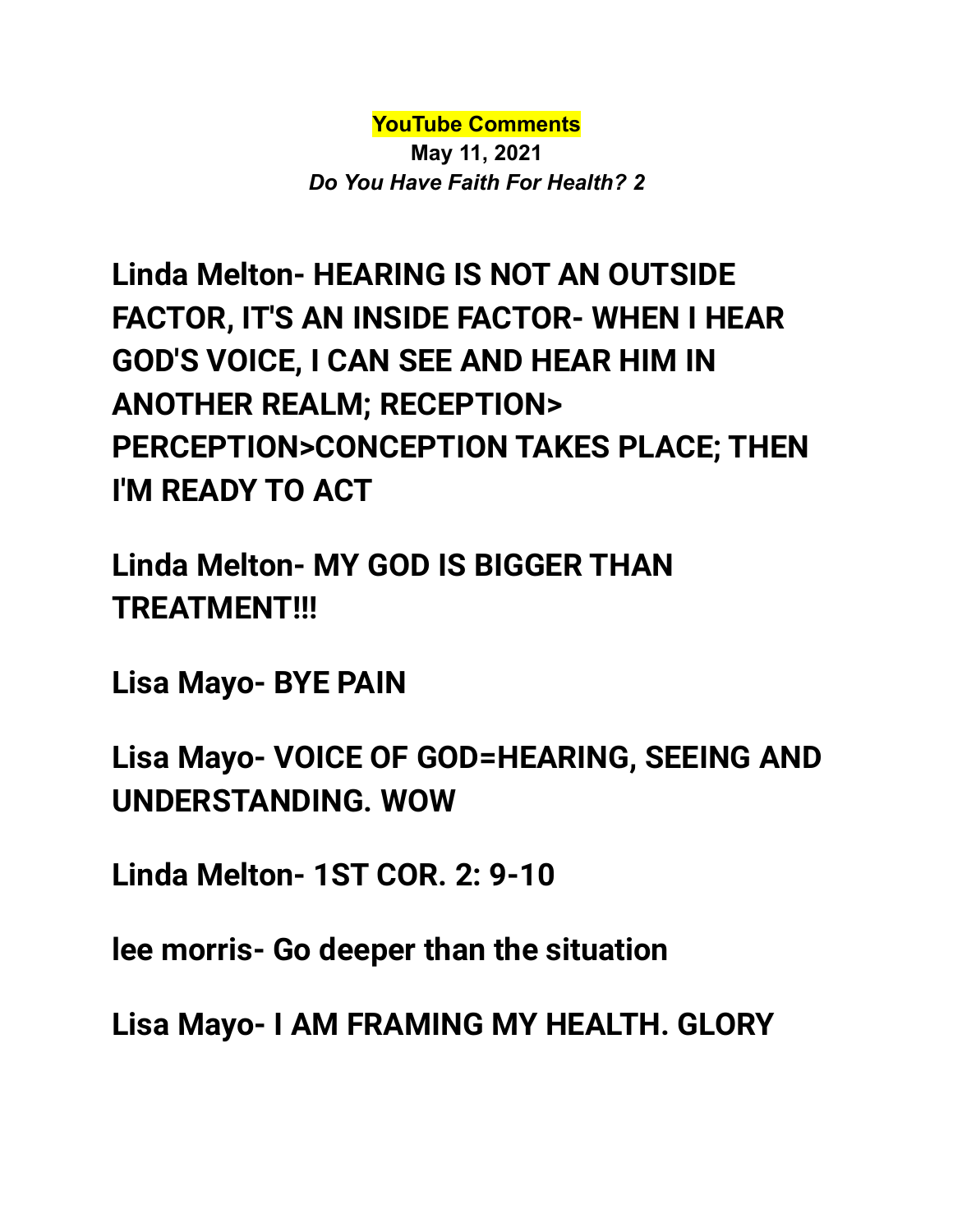## **Lisa Mayo- HEALING VS HEALTH**

**Linda Melton- REAL FAITH IS A REVELATION: YES PASTOR, SAY THAT AGAIN: MY GOD MY GOD, MY GOD**

**Linda Melton- GLORY TO GOD, HALLELUJAH; LAY THIS WEIGHT ASIDE NOW**

**Lisa Mayo- REVELATION=RECEIVED ALREADY.**

**Salestia Robinson- my case, baggage heaviness is laid aside in God, my Apostlic Faith**

**Salestia Robinson- I AM eternal...healthy in Resurrection Power**

**Willie Johnson- I am called to be healthy. Help me Lord**

**Awaken Love- Faith take you where you are going before you get there**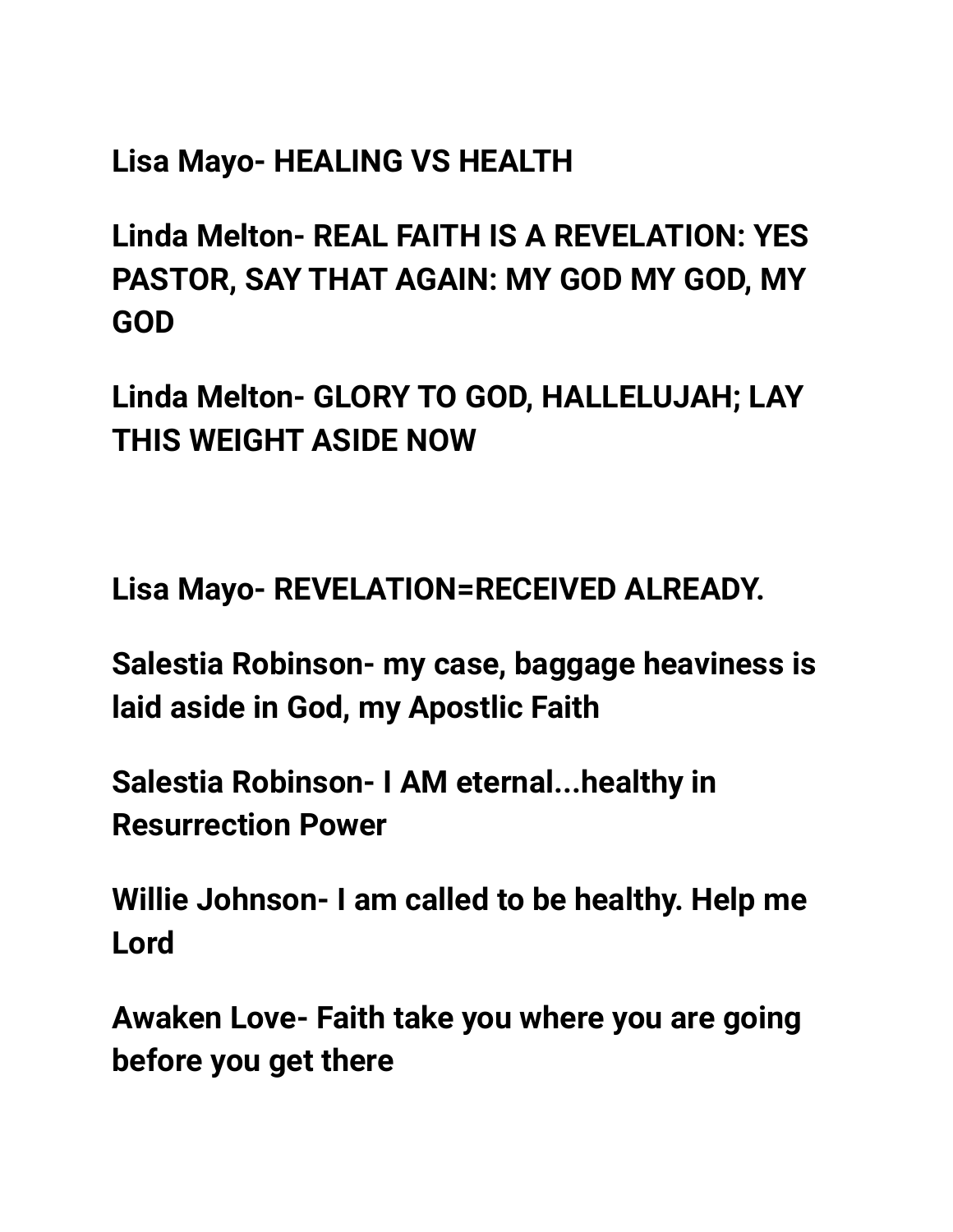**Salestia Robinson- as I obey God, I AM healed...as I do what HE says, tells me..I AM whole.**

**Linda Melton- HEALTH IS GOD'S BEST**

**Lisa Mayo- I AM FOLLOWING INSTRUCTIONS SIR.**

**Lisa Mayo- TOXICITY IS GOING OUT OF MY BODY**

**Andrew Dwyer- I HAVE FAITH FOR DIVINE HELP AMEN**

**Lisa Mayo- DIVE IN THE SPIRITUAL THINGS OF GOD**

**Lisa Mayo- MY FAITH IN ANOTHER DIMENSION**

**Lisa Mayo- MY FAITH IS MAKING ME WHOLE.**

**Terri Harris- Whole Foods, Healthy Foods, Godly Choices ... Speak Out & Speak Loud**

**Lisa Mayo- MY BODY IS A BUILT IN PHYSICIAN**